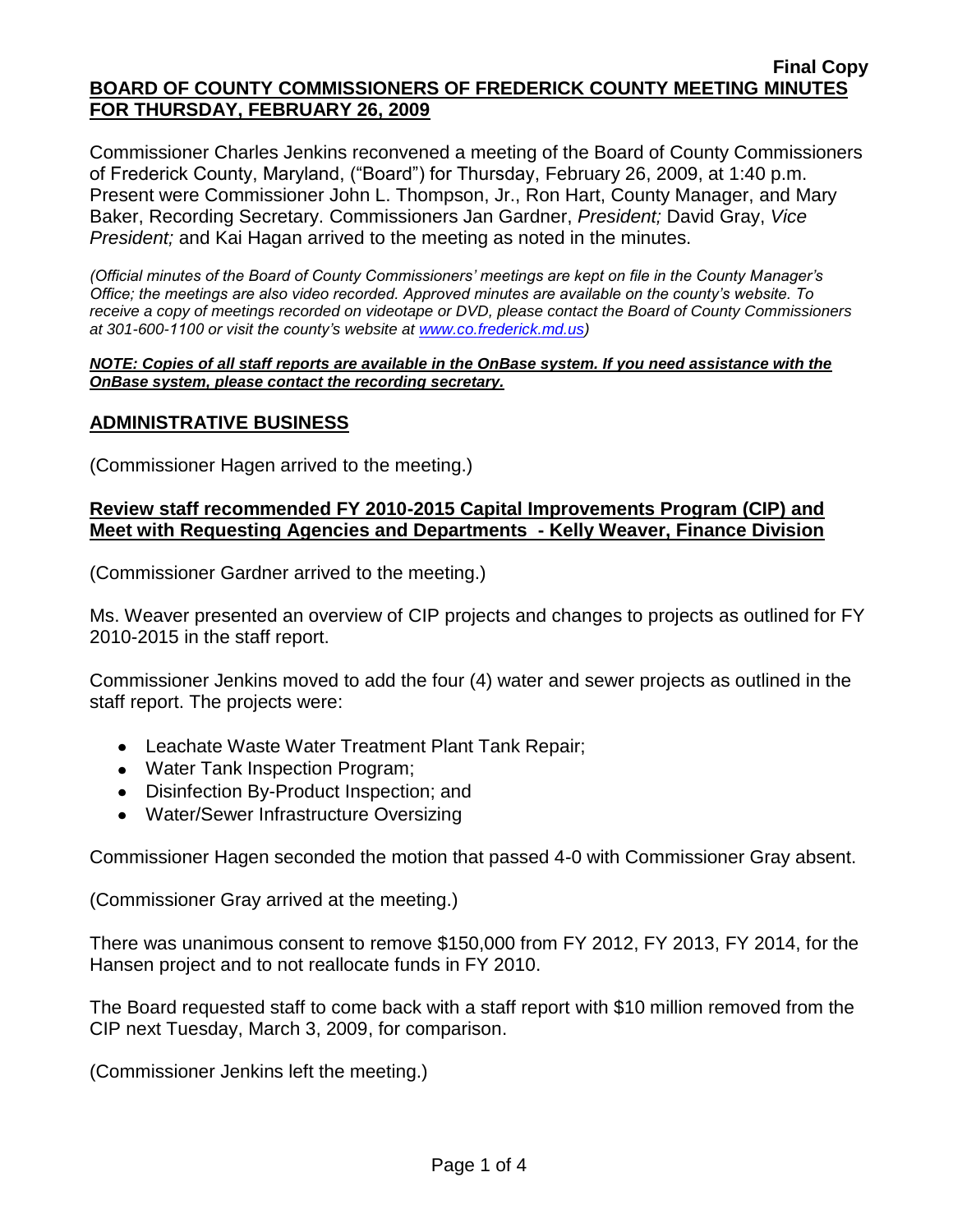# **ADMINISTRATIVE FUNCTION/CLOSED SESSION**

Commissioner Hagen moved to proceed into closed session in accordance with Maryland Annotated Code State Government Article § 10-508(a)(1) To discuss: (i) The appointment, employment, assignment, promotion, discipline, demotion, compensation, removal, resignation, or performance evaluation of appointees, employees, or officials over whom it has jurisdiction; or (ii) Any other personnel matter that affects one or more specific individuals. Commissioner Gray seconded the motion that passed 4-0 with Commissioner Jenkins absent.

# **COMMISSIONERS COMMENTS**

None.

**PUBLIC COMMENTS** 

None.

# **QUESTIONS – PRESS**

None.

# **ADJOURN**

The meeting adjourned at 3:30 p.m.

Respectfully submitted,

Mary E. Baker Recording Secretary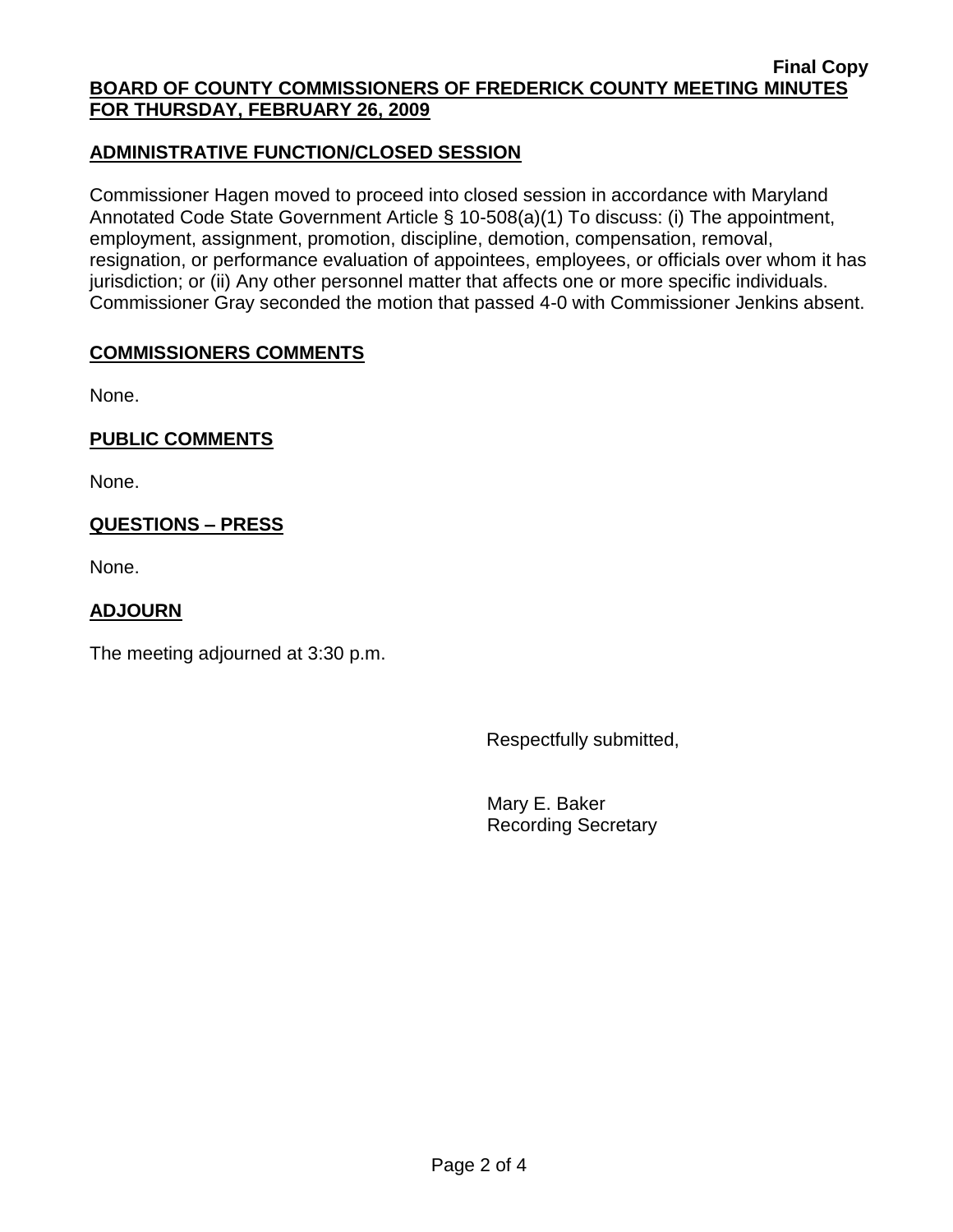## **FORM OF STATEMENT FOR CLOSING THE MEETING OF THURSDAY, FEBRUARY 26, 2009**

# **STATUTORY AUTHORITY TO CLOSE SESSION**

### **State Government Article §10-508(a):**

(1) To discuss: (i) The appointment, employment, assignment, promotion, discipline, demotion, compensation, removal, resignation, or performance evaluation of appointees, employees, or officials over whom it has jurisdiction; or (ii) Any other personnel matter that affects one or more specific individuals.

### **Motion:**

Commissioner Hagen moved to proceed into closed session in accordance with Maryland Annotated Code State Government Article § 10-508(a)(4) – (1) To discuss: (i) The appointment, employment, assignment, promotion, discipline, demotion, compensation, removal, resignation, or performance evaluation of appointees, employees, or officials over whom it has jurisdiction; or (ii) Any other personnel matter that affects one or more specific individuals. Commissioner Gray seconded the motion that passed 4-0 with Commissioner Jenkins absent.

## **Topic to be Discussed:**

To discuss employment issues involving individual county employees.

Mary E. Baker Recording Secretary